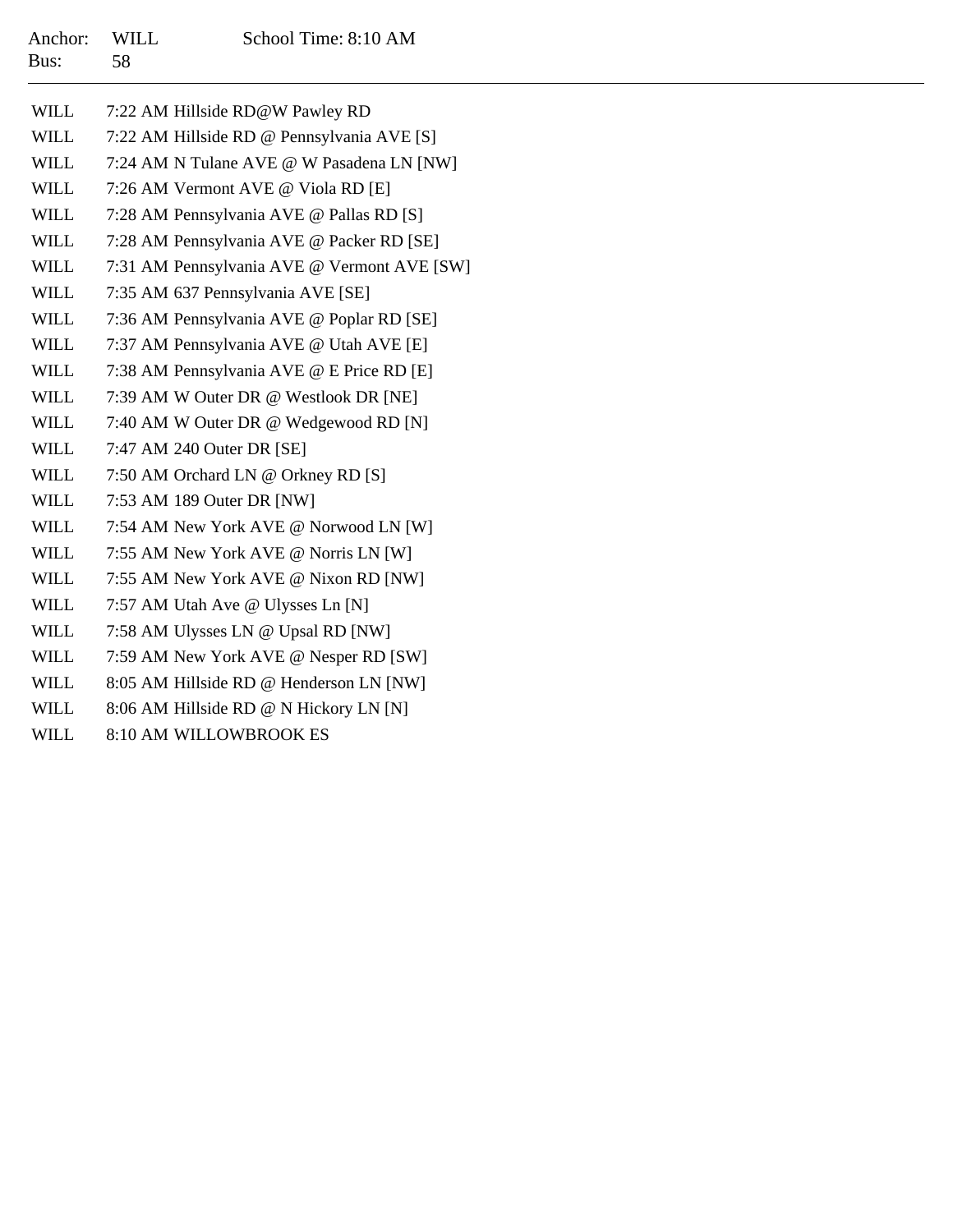| Anchor: WILL<br>Bus: | 26. | School Time: 8:10 AM              |
|----------------------|-----|-----------------------------------|
| WILL.                |     | 7:37 AM Van Hicks RD@Van Hicks PL |

| <b>WILL</b> | 7:41 AM Louisiana AVE @ Lancaster RD [E]                 |
|-------------|----------------------------------------------------------|
| WILL        | 7:42 AM 129/131 Lawton RD [S]                            |
| WILL        | 7:43 AM S Lansing RD @ Latimer RD [S]                    |
| <b>WILL</b> | 7:45 AM N Jefferson CIR @ Jade LN [S]                    |
| <b>WILL</b> | 7:46 AM N Jefferson CIR @ Latimer RD [S]                 |
| <b>WILL</b> | 7:48 AM 379 Robertsville RD [N]                          |
| WILL        | 7:48 AM Robertsville RD @ Lasalle RD [N]                 |
| WILL        | 7:49 AM Robertsville RD @ Lancaster RD [N]               |
| WILL        | 7:51 AM 124 Revere CIR $[S]$                             |
| WILL        | 7:53 AM 299 Jefferson AVE [SW]                           |
| WILL        | 7:54 AM Jefferson AVE @ Johnson RD/269 Jefferson AVE [S] |
| WILL        | 7:55 AM Johnson RD @ Jarrett LN [SE]                     |
| <b>WILL</b> | 7:56 AM Johnson RD @ Jay LN [E]                          |
| WILL        | 7:57 AM 145 Johnson RD [SE]                              |
| WILL        | 7:58 AM Johnson RD @ Jellico LN [SE]                     |
| WILL        | 7:59 AM Johnson RD @ Jersey LN [NE]                      |
| WILL        | 8:01 AM 673 W Outer DR [S]                               |
| WILL        | 8:03 AM 110 Independence LN [W]                          |
|             |                                                          |

- WILL8:06 AM Iroquois RD @ Ithaca LN [W]
- WILL8:10 AM WILLOWBROOK ES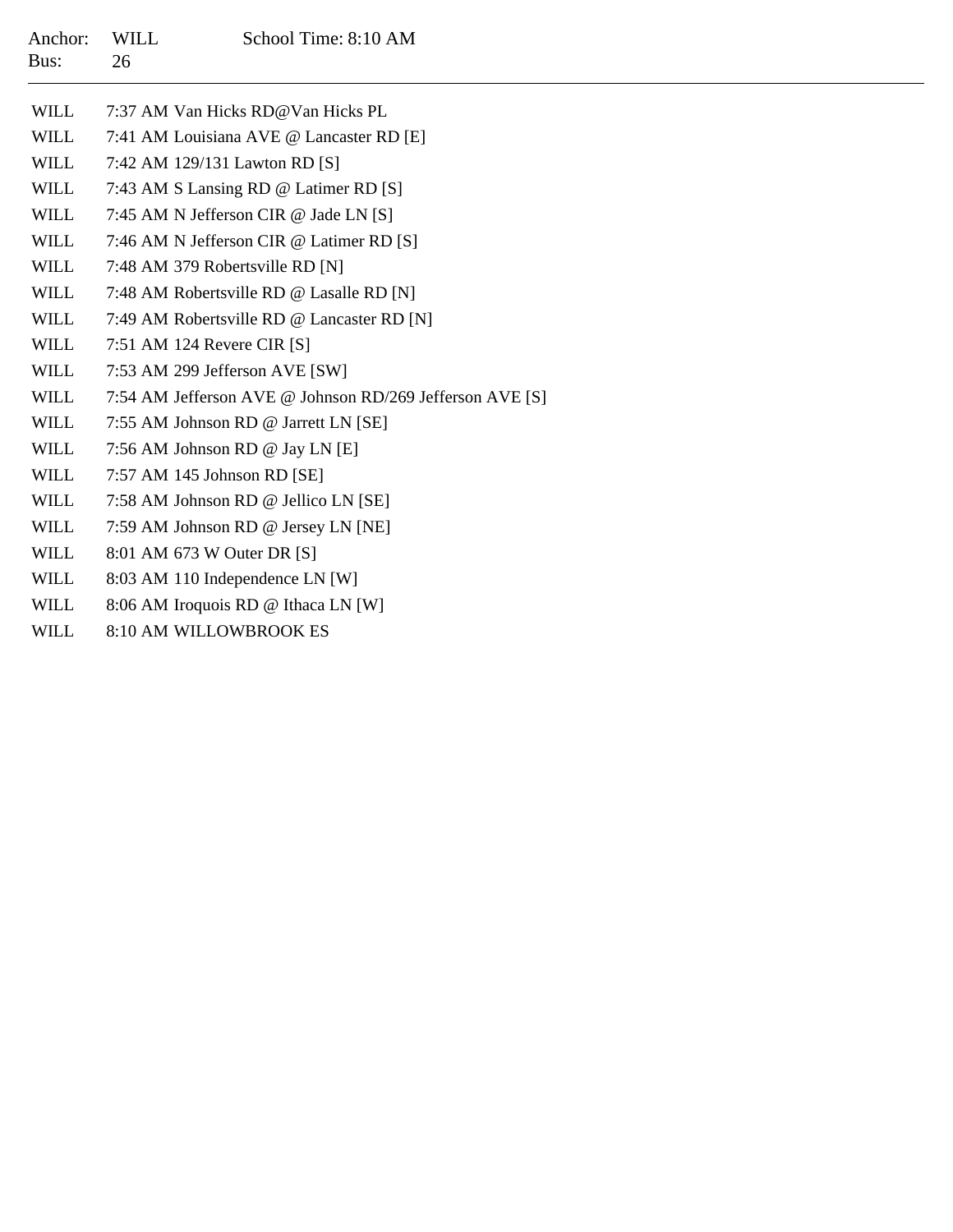| Anchor:<br>Bus: | <b>WILL</b><br>64 | School Time: 8:10 AM                                       |
|-----------------|-------------------|------------------------------------------------------------|
| WILL            |                   | 7:38 AM S Dillard AVE@S Benedict AVE@S Fisk AVE            |
| <b>WILL</b>     |                   | 7:41 AM Tulsa RD @ Utica CIR [NE]                          |
| <b>WILL</b>     |                   | 7:44 AM N Illinois AVE @ Irene LN [E]                      |
| <b>WILL</b>     |                   | 7:45 AM 286 N Illinois AVE [N]                             |
| <b>WILL</b>     |                   | 7:46 AM W Outer DR @ Warwick LN [S]                        |
| <b>WILL</b>     |                   | 7:47 AM W Outer DR @ Warrior LN [S]                        |
| <b>WILL</b>     |                   | 7:48 AM W Outer DR @ Waltham LN [SW]                       |
| <b>WILL</b>     |                   | 7:49 AM W Outer DR @ Walnut LN [S]                         |
| <b>WILL</b>     |                   | 7:49 AM W Outer DR @ W Wadsworth CIR [S]                   |
| <b>WILL</b>     |                   | 7:50 AM W Wadsworth CIR @ Wakefield RD [SW]                |
| <b>WILL</b>     |                   | 7:51 AM W Wadsworth CIR @ Wadsworth PL [S]                 |
| <b>WILL</b>     |                   | 7:52 AM 120 Wainwright RD [NW]                             |
| <b>WILL</b>     |                   | 7:52 AM 128/131/130 Wainwright RD [NW]                     |
| <b>WILL</b>     |                   | 7:54 AM W Outer DR @ S Walker LN [S]                       |
| <b>WILL</b>     |                   | 7:54 AM W Outer DR @ E Wadsworth CIR [SW]                  |
| <b>WILL</b>     |                   | 7:56 AM Highland AVE @ N Hollywood CIR [NW]                |
| <b>WILL</b>     |                   | 7:56 AM Highland AVE @ W Holston LN [NW]                   |
| <b>WILL</b>     |                   | 7:57 AM 207 Highland AVE [W]                               |
| <b>WILL</b>     |                   | 7:58 AM Hillside RD @ Hamilton CIR (W End) [SW]            |
| <b>WILL</b>     |                   | 7:59 AM Hillside RD @ Hamilton CIR (E End)/154 HILLSI [SW] |
| <b>WILL</b>     |                   | 8:00 AM Hillside RD @ E Hutchinson CIR [SW]                |
| <b>WILL</b>     |                   | 8:01 AM E Hunter CIR @ Hunter PL [N]                       |
| <b>WILL</b>     |                   | 8:03 AM 152 Highland AVE [W]                               |
| <b>WILL</b>     |                   | 8:04 AM 137 Highland AVE [W]                               |
| <b>WILL</b>     |                   | 8:04 AM 131 Highland AVE [W]                               |
| <b>WILL</b>     |                   | 8:06 AM Robertsville RD @ Raleigh RD (NW End) [N]          |
| <b>WILL</b>     |                   | 8:07 AM 242 Robertsville RD INW1                           |

WILL8:10 AM WILLOWBROOK ES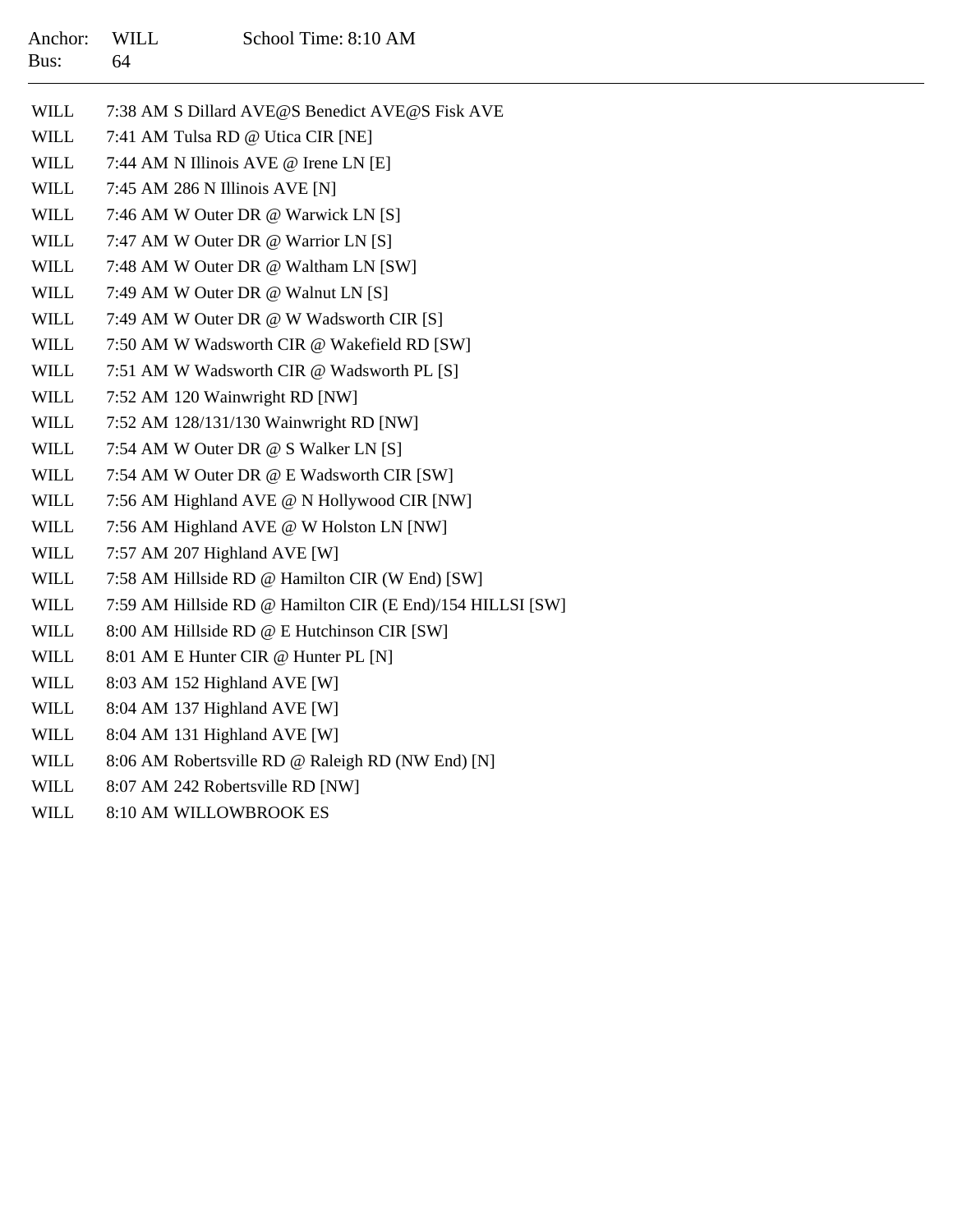| Anchor:<br>Bus: | <b>WILL</b><br>30 | School Time: 3:42 PM                                    |
|-----------------|-------------------|---------------------------------------------------------|
| <b>WILL</b>     |                   | 3:42 PM WILLOWBROOK ES                                  |
| WILL            |                   | 3:44 PM 102 S Jefferson Cir - Boys & Girls Club [NW]    |
| WILL            |                   | 3:49 PM Iroquois RD @ Ithaca LN [SE]                    |
| WILL            |                   | 3:53 PM 110 Independence LN [E]                         |
| WILL            |                   | 3:56 PM 188 Robertsville RD [S]                         |
| WILL            |                   | 3:58 PM Robertsville RD @ Raleigh RD (NW End) [SW]      |
| WILL            |                   | 3:59 PM 151 Robertsville RD - Oak Ridge Nursery Sch [S] |
| WILL            |                   | 4:03 PM Van Hicks RD @ Van Hicks PL [E]                 |
| WILL            |                   | 4:06 PM 1798 Oak Ridge Tpke - Girls Inc [NE]            |
| <b>WILL</b>     |                   | 4:08 PM Girls Inc Lot (END)                             |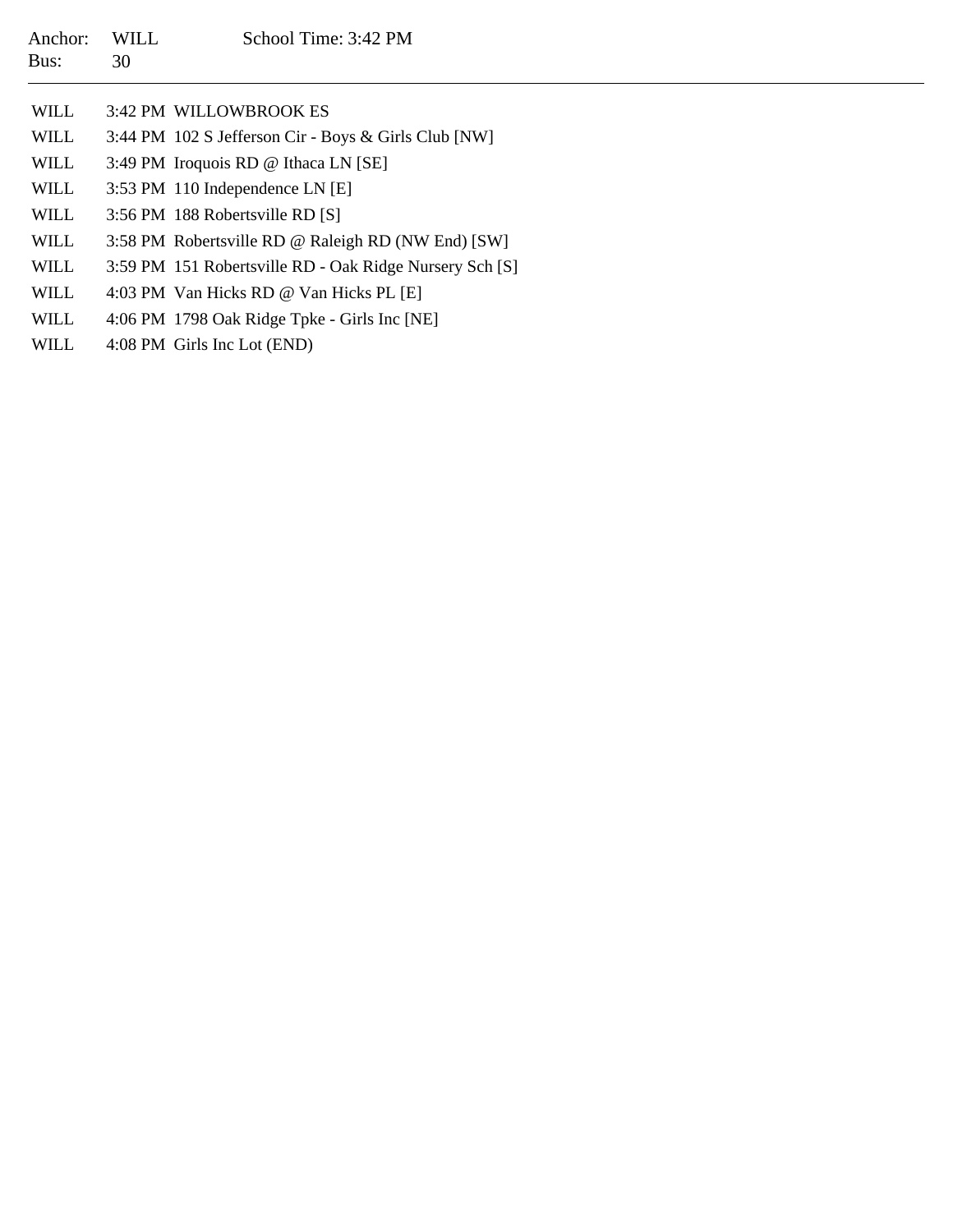| WILL        | 3:45 PM WILLOWBROOK ES                            |
|-------------|---------------------------------------------------|
| WILL        | 3:47 PM 242 Robertsville RD [SE]                  |
| WILL        | 3:48 PM 234 Robertsville RD [SE]                  |
| WILL        | 3:51 PM N Illinois AVE @ Irene LN [E]             |
| WILL        | 3:53 PM 286 N Illinois AVE [N]                    |
| WILL        | 3:54 PM W Outer DR @ Warwick LN [S]               |
| WILL        | 3:56 PM W Outer DR @ Warrior LN [S]               |
| WILL        | 3:57 PM W Outer DR @ Waltham LN [SW]              |
| WILL        | 3:59 PM W Outer DR @ Walsh LN [SW]                |
| WILL        | 4:00 PM W Outer DR @ Walnut LN [S]                |
| WILL        | 4:01 PM W Outer DR @ W Wadsworth CIR [S]          |
| WILL        | 4:03 PM W Wadsworth CIR @ Wakefield RD [SW]       |
| WILL        | 4:04 PM W Wadsworth CIR @ Wadsworth PL [S]        |
| WILL        | 4:05 PM 120 Wainwright RD [NW]                    |
| WILL        | 4:06 PM 128/131/130 Wainwright RD [NW]            |
| WILL        | 4:08 PM W Outer DR @ E Wadsworth CIR [SW]         |
| WILL        | 4:10 PM Highland AVE @ N Hollywood CIR [NW]       |
| WILL        | 4:11 PM Highland AVE @ W Holston LN [NW]          |
| WILL        | 4:13 PM 207 Highland AVE [W]                      |
| WILL        | 4:17 PM 112 Tulsa RD [SW]                         |
| WILL        | 4:18 PM Tulsa RD @ Utica CIR [W]                  |
| WILL        | 4:21 PM 211 S Dillard AVE [W]                     |
| WILL        | 4:22 PM S Dillard AVE @ S Fisk AVE [N]            |
| WILL        | 4:23 PM S Benedict AVE @ Bethune CIR (W End) [SW] |
| <b>WILL</b> | 4:26 PM 184 S Benedict AVE [NE]                   |

WILL4:26 PM S Benedict AVE No Intersection [NE]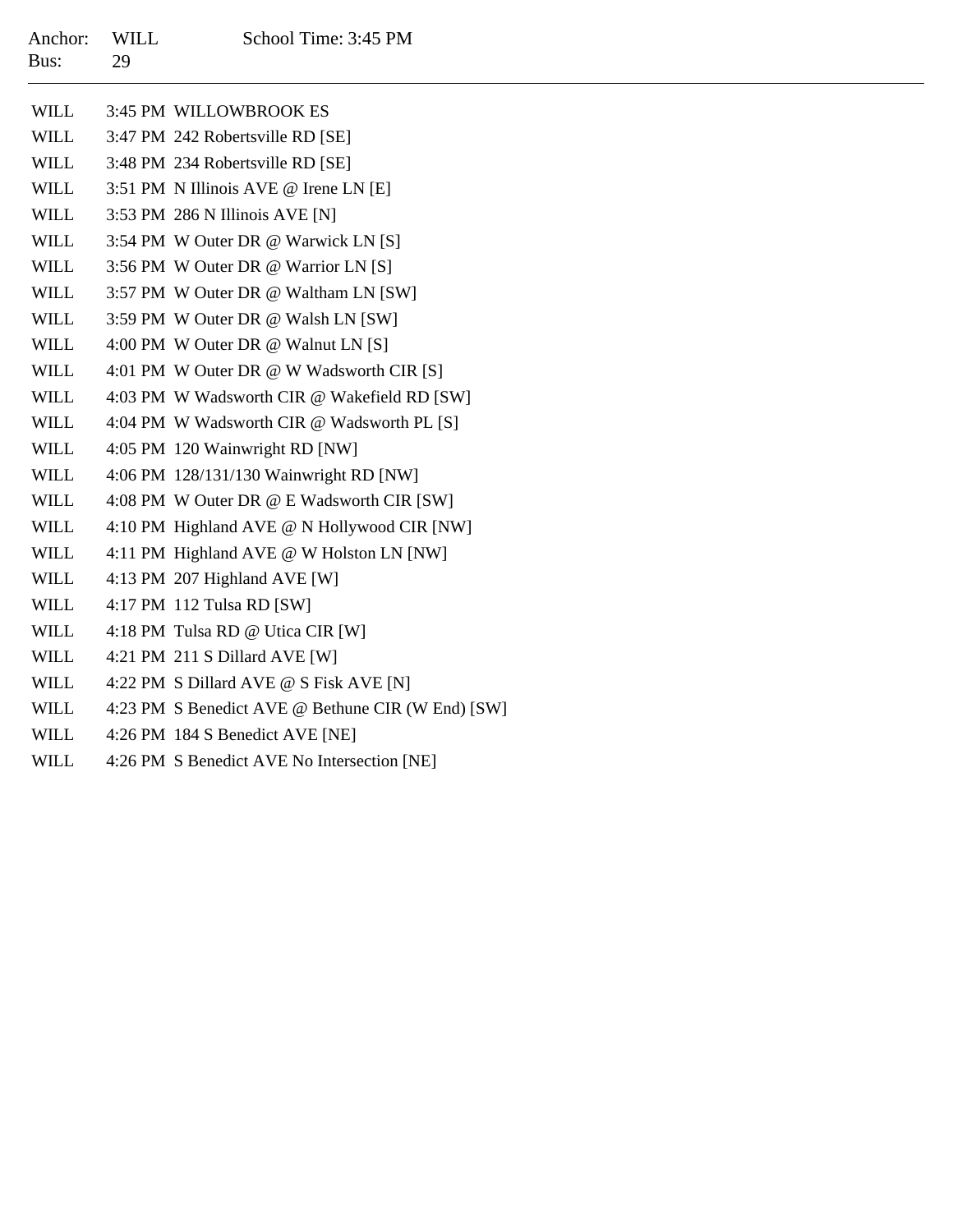| Anchor:<br>Bus: | WILL<br>26 | School Time: 3:45 PM                        |
|-----------------|------------|---------------------------------------------|
| WILL            |            | 3:45 PM WILLOWBROOK ES                      |
| WILL            |            | 3:46 PM 379 Robertsville RD [N]             |
| WILL            |            | 3:47 PM Robertsville RD @ Lasalle RD [N]    |
| WILL            |            | 3:48 PM 124 Revere CIR [N]                  |
| WILL.           |            | 3:51 PM Robertsville RD @ Lancaster RD [SW] |

- WILL3:52 PM 129/131 Lawton RD [N]
- WILL3:53 PM Louisiana AVE @ Lancaster RD [SW]
- WILL3:54 PM Lancaster RD @ S Lansing RD [S]
- WILL3:54 PM S Lansing RD @ Latimer RD [S]
- WILL3:56 PM N Jefferson CIR @ Jade LN [S]
- WILL3:57 PM N Jefferson CIR @ Latimer RD [S]
- WILL4:00 PM Livingston RD @ Jefferson AVE [S]
- WILL4:01 PM 299 Jefferson AVE [SW]
- WILL4:07 PM Jefferson AVE @ Johnson RD/269 Jefferson AVE [S]
- WILL4:08 PM Johnson RD @ Jarrett LN [SE]
- WILL4:09 PM Johnson RD @ Jay LN [E]
- WILL4:11 PM Johnson RD @ Jellico LN [SE]
- WILL4:12 PM Johnson RD @ Jersey LN [NE]
- WILL4:13 PM 125 w Washburn Cir [N]
- WILL4:14 PM 673 W Outer DR [S]
- WILL4:16 PM Hillside RD @ S Hickory LN [S]
- WILL4:18 PM Hillside RD @ Hamilton CIR (W End) [SW]
- WILL4:20 PM Hillside RD @ E Hutchinson CIR [SW]
- WILL4:21 PM E Hunter CIR @ Hunter PL [N]
- WILL4:23 PM 152 Highland AVE [W]
- WILL4:23 PM 137 Highland AVE [W]
- WILL4:24 PM 131 Highland AVE [W]